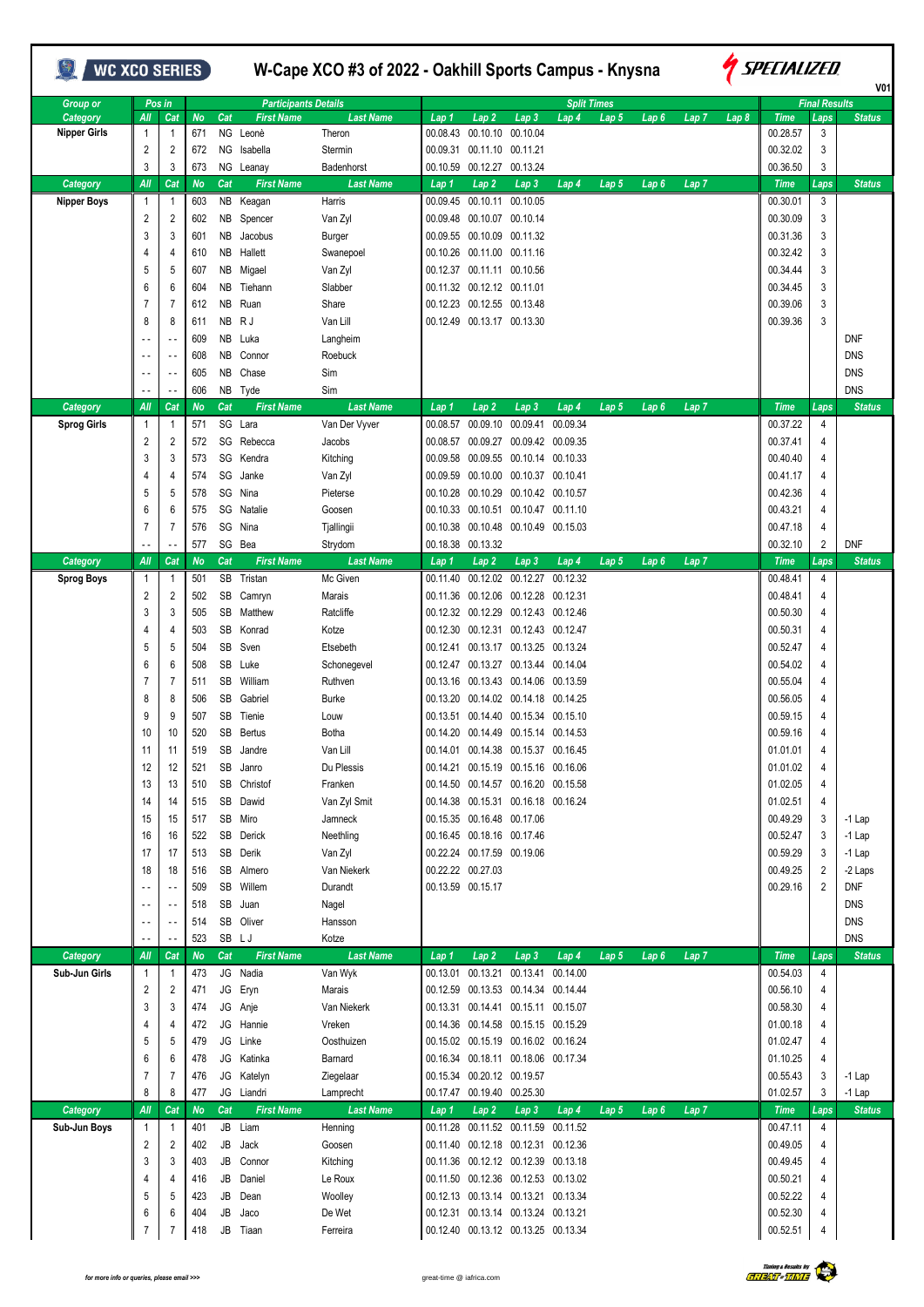| <b>WC XCO SERIES</b>           |                          |                          |                  |           |                                 | W-Cape XCO #3 of 2022 - Oakhill Sports Campus - Knysna |                      |                              |                                                                            |                                                                   | <i><b>Y</b> Specialized</i><br>V <sub>01</sub> |                  |                  |                  |                         |                      |                      |
|--------------------------------|--------------------------|--------------------------|------------------|-----------|---------------------------------|--------------------------------------------------------|----------------------|------------------------------|----------------------------------------------------------------------------|-------------------------------------------------------------------|------------------------------------------------|------------------|------------------|------------------|-------------------------|----------------------|----------------------|
| <b>Group or</b>                |                          | Pos in                   |                  |           | <b>Participants Details</b>     |                                                        |                      |                              |                                                                            | <b>Split Times</b>                                                |                                                |                  |                  |                  |                         | <b>Final Results</b> |                      |
| Category                       | All<br>8                 | Cat<br>8                 | <b>No</b><br>414 | Cat<br>JB | <b>First Name</b><br>Corban     | <b>Last Name</b><br>Van Zyl Smit                       | Lap 1<br>00.12.42    | Lap2                         | Lap <sub>3</sub><br>00.13.07 00.13.42 00.13.55                             | Lap 4                                                             | Lap 5                                          | Lap <sub>6</sub> | Lap <sub>7</sub> | Lap <sub>8</sub> | <b>Time</b><br>00.53.26 | Laps<br>4            | <b>Status</b>        |
|                                | 9                        | 9                        | 405              | JB        | Daniel                          | <b>Bristow</b>                                         | 00.13.08             |                              | 00.13.44 00.14.13 00.13.43                                                 |                                                                   |                                                |                  |                  |                  | 00.54.48                | 4                    |                      |
|                                | 10                       | 10                       | 415              | JB        | Albert                          | Coetzer                                                | 00.13.09             |                              | 00.13.44 00.14.36 00.14.34                                                 |                                                                   |                                                |                  |                  |                  | 00.56.03                | 4                    |                      |
|                                | 11                       | -11                      | 421              | JB        | Joshua                          | Ord                                                    | 00.13.31             |                              | 00.14.28 00.14.46 00.15.35                                                 |                                                                   |                                                |                  |                  |                  | 00.58.20                | 4                    |                      |
|                                | 12                       | 12                       | 417              | JB        | Henri                           | Du Plessis                                             | 00.14.06             |                              | 00.14.45 00.15.29 00.15.01                                                 |                                                                   |                                                |                  |                  |                  | 00.59.21                | 4                    |                      |
|                                | 13                       | 13                       | 410              | JB        | Sven                            | Tjallingii                                             |                      |                              | 00.13.35 00.14.26 00.15.02 00.16.52                                        |                                                                   |                                                |                  |                  |                  | 00.59.55                | 4                    |                      |
|                                | 14                       | 14                       | 406              | JB        | Gregor                          | Barnardo                                               | 00.15.06             |                              | 00.15.18 00.16.28 00.16.18                                                 |                                                                   |                                                |                  |                  |                  | 01.03.10                | 4                    |                      |
|                                | 15                       | 15                       | 419              | JB        | <b>Blake</b>                    | Clinton                                                | 00.14.38             |                              | 00.15.33 00.16.30 00.16.43                                                 |                                                                   |                                                |                  |                  |                  | 01.03.24                | 4                    |                      |
|                                | 16                       | 16                       | 412              | JB        | Neil                            | Hattingh                                               | 00.14.46             |                              | 00.15.34 00.16.45 00.21.46                                                 |                                                                   |                                                |                  |                  |                  | 01.08.51                | 4                    |                      |
|                                | 17                       | 17                       | 408              | JB        | Ruben                           | Erasmus                                                | 00.14.42             |                              | 00.16.11 00.16.42                                                          |                                                                   |                                                |                  |                  |                  | 00.47.35                | 3                    | $-1$ Lap             |
|                                | 18                       | 18                       | 409              | JB        | Eduan                           | Lubbe                                                  | 00.14.39             |                              | 00.16.12 00.16.54                                                          |                                                                   |                                                |                  |                  |                  | 00.47.45                | 3                    | $-1$ Lap             |
|                                | 19                       | 19                       | 422              | JB        | Ruben                           | Kruger                                                 |                      | 00.15.13 00.16.08 00.17.12   |                                                                            |                                                                   |                                                |                  |                  |                  | 00.48.33                | 3                    | $-1$ Lap             |
|                                | 20                       | 20                       | 420              | JB        | Wian                            | Gildenhuys                                             | 00.15.19             |                              | 00.16.39 00.18.06                                                          |                                                                   |                                                |                  |                  |                  | 00.50.04                | 3                    | $-1$ Lap             |
|                                | 21                       | 21                       | 411              | JB        | Anré                            | Compion                                                |                      | 00.15.12 00.17.06 00.18.32   |                                                                            |                                                                   |                                                |                  |                  |                  | 00.50.50                | 3                    | $-1$ Lap             |
|                                |                          | $\sim$ $\sim$            | 413              | JB        | Matthew                         | Tindall                                                | 00.11.39             |                              |                                                                            |                                                                   |                                                |                  |                  |                  | 00.11.39                |                      | <b>DNF</b>           |
| Category<br><b>Youth Women</b> | All<br>$\overline{1}$    | Cat<br>-1                | <b>No</b>        | Cat       | <b>First Name</b><br>YW Angeliq | <b>Last Name</b><br>Coetzer                            | Lap 1<br>00.12.23    | Lap <sub>2</sub><br>00.12.44 | Lap <sub>3</sub><br>00.13.00                                               | Lap 4<br>00.13.22                                                 | Lap <sub>5</sub>                               | Lap <sub>6</sub> | Lap <sub>7</sub> |                  | <b>Time</b><br>00.51.29 | Laps<br>4            | <b>Status</b>        |
|                                | $\overline{c}$           | $\overline{2}$           | 377<br>373       |           | YW Mianette                     | Theron                                                 | 00.12.37             |                              | 00.13.39 00.14.14 00.14.03                                                 |                                                                   |                                                |                  |                  |                  | 00.54.33                | 4                    |                      |
|                                | 3                        | 3                        | 375              | YW        | llandrie                        | Du Plessis                                             | 00.13.37             |                              | 00.13.49 00.14.29 00.14.12                                                 |                                                                   |                                                |                  |                  |                  | 00.56.07                | 4                    |                      |
|                                | 4                        | 4                        | 371              | YW        | Elke                            | Koch                                                   | 00.13.35             |                              | 00.14.16 00.15.11 00.14.46                                                 |                                                                   |                                                |                  |                  |                  | 00.57.48                | 4                    |                      |
|                                | 5                        | 5                        | 378              | YW        | Yolisa                          | Mani                                                   | 00.25.10             |                              | 00.23.21 00.25.04                                                          |                                                                   |                                                |                  |                  |                  | 01.13.35                | 3                    | $-1$ Lap             |
|                                | 6                        | 6                        | 379              | YW        | Misoemihle                      | Mbikwana                                               | 00.22.23             |                              | 00.25.53 00.29.18                                                          |                                                                   |                                                |                  |                  |                  | 01.17.34                | 3                    | $-1$ Lap             |
|                                | 7                        | 7                        | 376              | YW        | Shamone                         | Lewis                                                  |                      | 00.24.59 00.26.33            |                                                                            |                                                                   |                                                |                  |                  |                  | 00.51.32                | 2                    | -2 Laps              |
|                                |                          | $\overline{\phantom{a}}$ | 372              |           | YW Ibanathi                     | Mazantsi                                               |                      |                              |                                                                            |                                                                   |                                                |                  |                  |                  |                         |                      | <b>DNS</b>           |
| Category                       | All                      | Cat                      | No               | Cat       | <b>First Name</b>               | <b>Last Name</b>                                       | Lap <sub>1</sub>     | Lap 2                        | Lap <sub>3</sub>                                                           | Lap 4                                                             | Lap 5                                          | Lap <sub>6</sub> | Lap <sub>7</sub> |                  | <b>Time</b>             | Laps                 | <b>Status</b>        |
| <b>Youth Men</b>               | $\mathbf{1}$             | -1                       | 301              |           | YM Samuel                       | Cleary                                                 | 00.11.03             |                              |                                                                            | 00.11.18 00.11.13 00.11.02 00.11.05                               |                                                |                  |                  |                  | 00.55.41                | 5                    |                      |
|                                | 2                        | $\overline{2}$           | 308              | YM        | Robert                          | Nieuwenhuizen                                          | 00.11.05             |                              |                                                                            | 00.11.14 00.11.23 00.11.07 00.11.10                               |                                                |                  |                  |                  | 00.55.59                | 5                    |                      |
|                                | 3                        | 3                        | 304              | YM        | Luca                            | Zietsman                                               | 00.11.06             |                              |                                                                            | 00.11.16 00.11.16 00.11.19                                        | 00.11.21                                       |                  |                  |                  | 00.56.18                | 5                    |                      |
|                                | 4                        | 4                        | 302              | YM        | Tiaan                           | Manefeldt                                              | 00.11.03             |                              |                                                                            | 00.11.17 00.11.19 00.11.19                                        | 00.11.36                                       |                  |                  |                  | 00.56.34                | 5                    |                      |
|                                | 5                        | 5                        | 303              | YM        | Thomas                          | Dunkley                                                | 00.11.11             |                              |                                                                            | 00.11.12 00.11.17 00.11.28 00.11.29                               |                                                |                  |                  |                  | 00.56.37                | 5                    |                      |
|                                | 6<br>7                   | 6<br>7                   | 307<br>323       | YM        | YM Zander<br>Jaco               | Compion                                                | 00.11.08<br>00.11.29 |                              |                                                                            | 00.11.16 00.11.33 00.11.51 00.12.14<br>00.11.44 00.11.39 00.11.43 | 00.11.48                                       |                  |                  |                  | 00.58.02<br>00.58.23    | 5<br>5               |                      |
|                                | 8                        | 8                        | 318              |           | YM Van Zyl                      | Van Zyl<br>Steyn                                       | 00.11.15             |                              |                                                                            | 00.11.30 00.11.57 00.11.55                                        | 00.11.48                                       |                  |                  |                  | 00.58.25                | 5                    |                      |
|                                | 9                        | 9                        | 305              | YM        | Juan                            | Van Zyl                                                | 00.11.29             |                              |                                                                            | 00.12.08 00.11.44 00.11.49                                        | 00.11.49                                       |                  |                  |                  | 00.58.59                | 5                    |                      |
|                                | 10                       | 10                       | 330              | YM        | Jacques                         | Jordaan                                                | 00.11.13             |                              |                                                                            | 00.11.52 00.12.03 00.13.39                                        | 00.12.32                                       |                  |                  |                  | 01.01.19                | 5                    |                      |
|                                | 11                       | 11                       | 325              |           | YM Lian                         | Otto                                                   |                      |                              |                                                                            | 00.12.06 00.11.59 00.12.10 00.12.49 00.12.54                      |                                                |                  |                  |                  | 01.01.58                | 5                    |                      |
|                                | 12                       | 12                       | 315              |           | YM Sebastian                    | Swart                                                  |                      |                              |                                                                            | 00.12.07 00.12.19 00.12.29 00.12.38 00.12.48                      |                                                |                  |                  |                  | 01.02.21                | 5                    |                      |
|                                | 13                       | 13                       | 309              |           | YM Liam                         | Rorich                                                 |                      |                              |                                                                            | 00.11.28 00.12.04 00.13.12 00.13.03 00.12.56                      |                                                |                  |                  |                  | 01.02.43                | 5                    |                      |
|                                | 14                       | 14                       | 329              |           | YM Matthew                      | <b>Brink</b>                                           |                      |                              |                                                                            | 00.12.09  00.12.17  00.12.34  00.13.01  00.12.51                  |                                                |                  |                  |                  | 01.02.52                | 5                    |                      |
|                                | 15                       | 15                       | 316              |           | YM Aphelele                     | Nofemele                                               |                      |                              |                                                                            | 00.12.29 00.12.24 00.12.42 00.14.57 00.13.16                      |                                                |                  |                  |                  | 01.05.48                | 5                    |                      |
|                                | 16                       | 16                       | 322              |           | YM Michael                      | Meyer                                                  |                      |                              |                                                                            | 00.12.42 00.13.41 00.14.03 00.14.06 00.13.34                      |                                                |                  |                  |                  | 01.08.06                | 5                    |                      |
|                                | 17                       | 17                       | 319              |           | YM Luvano                       | Mtyobeni                                               |                      |                              |                                                                            | 00.13.16 00.13.58 00.13.52 00.13.43 00.13.40                      |                                                |                  |                  |                  | 01.08.29                | 5                    |                      |
|                                | 18                       | 18                       | 311              |           | YM Adriaan                      | De Waard                                               |                      |                              |                                                                            | 00.12.51 00.13.36 00.14.27 00.14.38 00.13.59                      |                                                |                  |                  |                  | 01.09.31                | 5                    |                      |
|                                | 19                       | 19                       | 320              |           | YM Dian                         | Lubbe                                                  |                      |                              |                                                                            | 00.12.15 00.12.59 00.14.59 00.14.31 00.14.49                      |                                                |                  |                  |                  | 01.09.33                | 5                    |                      |
|                                | 20                       | 20                       | 324              |           | YM Aqhamile                     | Mooi<br>Tima                                           |                      |                              | 00.12.50 00.13.58 00.14.42 00.14.55                                        |                                                                   |                                                |                  |                  |                  | 00.56.25                | 4                    | $-1$ Lap             |
|                                | 21                       | 21                       | 328              |           | YM Asemahle                     |                                                        |                      |                              | 00.13.48 00.14.04 00.14.00 00.14.38                                        |                                                                   |                                                |                  |                  |                  | 00.56.30<br>00.56.48    |                      | $-1$ Lap             |
|                                | 22<br>23                 | 22<br>23                 | 333<br>339       |           | YM Marwayn<br>YM Othandwoyo     | Kriga<br>Bobotyani                                     |                      |                              | 00.13.29 00.13.59 00.14.04 00.15.16<br>00.14.11 00.14.53 00.15.23 00.15.30 |                                                                   |                                                |                  |                  |                  | 00.59.57                |                      | $-1$ Lap<br>$-1$ Lap |
|                                | 24                       | 24                       | 334              |           | YM Junaid                       | Simons                                                 |                      |                              | 00.13.31 00.16.05 00.15.31 00.16.53                                        |                                                                   |                                                |                  |                  |                  | 01.02.00                |                      | $-1$ Lap             |
|                                | 25                       | 25                       | 313              |           | YM Matthew                      | Hudson                                                 |                      |                              | 00.14.09 00.15.44 00.16.51 00.17.42                                        |                                                                   |                                                |                  |                  |                  | 01.04.26                |                      | $-1$ Lap             |
|                                | 26                       | 26                       | 314              |           | YM Marius                       | Burger                                                 |                      |                              | 00.14.46 00.16.31 00.17.27 00.16.47                                        |                                                                   |                                                |                  |                  |                  | 01.05.31                | 4                    | $-1$ Lap             |
|                                | 27                       | 27                       | 332              |           | YM Moses                        | Mhlwatika                                              |                      | 00.18.23 00.19.50 00.20.48   |                                                                            |                                                                   |                                                |                  |                  |                  | 00.59.01                | 3                    | -2 Laps              |
|                                | 28                       | 28                       | 327              | YM        | Thato                           | Mpengesi                                               |                      | 00.49.53 00.14.53            |                                                                            |                                                                   |                                                |                  |                  |                  | 01.04.46                | 2                    | -3 Laps              |
|                                | - -                      | $\sim$ $\sim$            | 312              |           | YM Christian                    | Mocke'                                                 |                      |                              | 00.12.38 00.13.33 00.14.01 00.14.01                                        |                                                                   |                                                |                  |                  |                  | 00.54.13                | 4                    | DNF                  |
|                                | $\overline{\phantom{a}}$ | $\sim$ .                 | 310              |           | YM Tristan                      | Swart                                                  |                      |                              |                                                                            |                                                                   |                                                |                  |                  |                  |                         |                      | <b>NYF</b>           |
|                                | $\overline{\phantom{a}}$ | $\sim$ -                 | 306              |           | YM Jeandre                      | Ungerer                                                |                      |                              |                                                                            |                                                                   |                                                |                  |                  |                  |                         |                      | <b>NYF</b>           |
|                                |                          | $\sim$ -                 | 321              |           | YM Alex                         | Meyer                                                  |                      |                              |                                                                            |                                                                   |                                                |                  |                  |                  |                         |                      | <b>NYF</b>           |
| Category                       | All                      | Cat                      | No               | Cat       | <b>First Name</b>               | <b>Last Name</b>                                       | Lap 1                | Lap <sub>2</sub>             | Lap <sub>3</sub>                                                           | Lap 4                                                             | Lap 5                                          | Lap <sub>6</sub> | Lap <sub>7</sub> |                  | <b>Time</b>             | Laps                 | <b>Status</b>        |
| Junior Women                   | $\mathbf{1}$             | -1                       | 271              |           | JW Anna                         | Marx                                                   |                      |                              |                                                                            | 00.13.00 00.13.52 00.13.47 00.13.54 00.13.45                      |                                                |                  |                  |                  | 01.08.18                | 5                    |                      |
|                                | $\overline{2}$           | $\overline{2}$           | 272              |           | JW Kayleigh                     | Scholtz                                                |                      |                              |                                                                            | 00.13.08  00.14.00  00.14.06  00.13.49  00.13.28                  |                                                |                  |                  |                  | 01.08.31                | 5                    |                      |
|                                | 3                        | 3                        | 275              |           | JW Asha                         | Tait                                                   |                      |                              |                                                                            | 00.13.49  00.15.11  00.15.46  00.14.44  00.15.30                  |                                                |                  |                  |                  | 01.15.00                | 5                    |                      |
|                                | 4<br>5                   | 4<br>5                   | 274              | JW        | Chloë<br>JW Rebecca             | Tait<br>Yabo                                           |                      |                              | 00.15.39 00.21.10 00.17.49 00.18.28                                        | 00.13.53 00.15.10 00.15.50 00.15.28 00.16.36                      |                                                |                  |                  |                  | 01.16.57<br>01.13.06    | 5<br>4               |                      |
|                                |                          |                          | 273              |           |                                 |                                                        |                      |                              |                                                                            |                                                                   |                                                |                  |                  |                  |                         |                      | $-1$ Lap             |

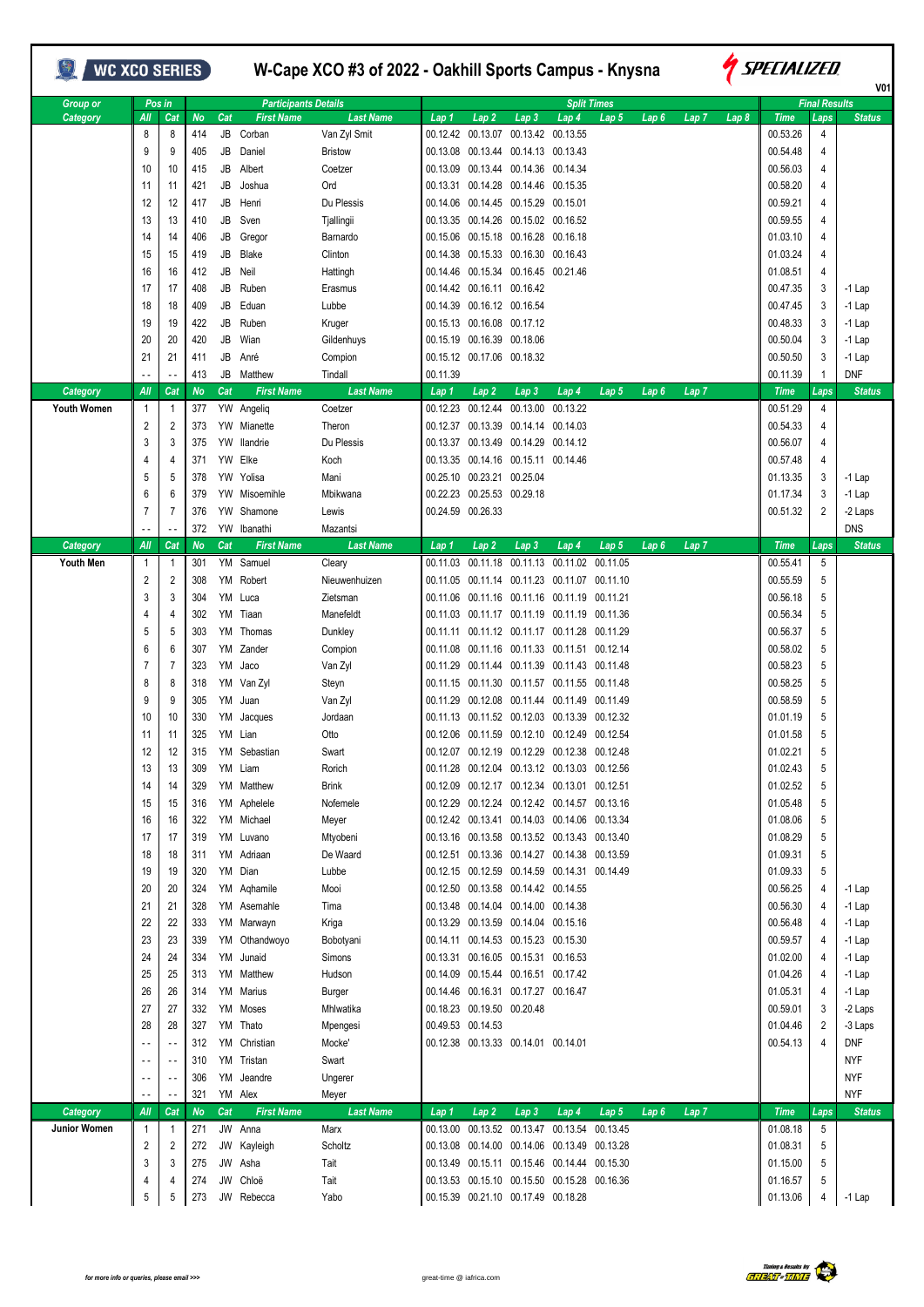## **WE XCO SERIES**

## **W-Cape XCO #3 of 2022 - Oakhill Sports Campus - Knysna**



|                    |                          |                            |                |     |                             |                  |          |                            |                                                  |                   |                                                                      |                            |                  |                            |             |                      | V01           |
|--------------------|--------------------------|----------------------------|----------------|-----|-----------------------------|------------------|----------|----------------------------|--------------------------------------------------|-------------------|----------------------------------------------------------------------|----------------------------|------------------|----------------------------|-------------|----------------------|---------------|
| Group or           |                          | Pos in                     |                |     | <b>Participants Details</b> |                  |          |                            |                                                  |                   | <b>Split Times</b>                                                   |                            |                  |                            |             | <b>Final Results</b> |               |
| Category           | Аll                      | Cat                        | <b>No</b>      | Cat | <b>First Name</b>           | <b>Last Name</b> | Lap 1    | Lap 2                      | Lap 3                                            | Lap 4             | Lap 5                                                                | Lap 6                      | Lap 7            | Lap 8                      | <b>Time</b> | Laps                 | <b>Status</b> |
| Category           | All                      | Cat                        | <b>No</b>      | Cat | <b>First Name</b>           | <b>Last Name</b> | Lap 1    | Lap2                       | Lap <sub>3</sub>                                 | Lap 4             | Lap 5                                                                | Lap <sub>6</sub>           | Lap <sub>7</sub> |                            | <b>Time</b> | Laps                 | <b>Status</b> |
| <b>Junior Men</b>  | 1                        | $\overline{1}$             | 206            |     | JM Cronje                   | <b>Beukes</b>    | 00.10.26 | 00.10.27                   | 00.10.43                                         | 00.10.38          | 00.10.40                                                             | 00.10.47                   |                  |                            | 01.03.41    | 6                    |               |
|                    | 2                        | 2                          | 205            |     | JM Alec                     | Coleské          | 00.10.25 | 00.10.53                   |                                                  | 00.11.18 00.11.07 | 00.11.01                                                             | 00.11.11                   |                  |                            | 01.05.55    | 6                    |               |
|                    | 3                        | 3                          | 218            | JM  | Xander                      | Van Dyk          |          |                            | 00.11.33 00.10.58 00.10.51 00.11.27              |                   | 00.11.31                                                             | 00.10.56                   |                  |                            | 01.07.16    | 6                    |               |
|                    | 4                        | 4                          | 203            | JM  | Lood                        | Goosen           |          |                            | 00.10.38 00.11.17 00.11.23 00.11.28              |                   | 00.11.35                                                             | 00.10.56                   |                  |                            | 01.07.17    | 6                    |               |
|                    | 5                        | 5                          | 204            | JM  | Jean-Pierre                 | Du Plessis       |          |                            |                                                  |                   | 00.10.37 00.11.17 00.11.23 00.11.30 00.11.35                         | 00.11.17                   |                  |                            | 01.07.39    | 6                    |               |
|                    | 6                        | 6                          | 201            | JM  | Divan                       | Terblanche       |          |                            |                                                  |                   | 00.11.16  00.11.21  00.11.33  00.11.23  00.11.33  00.11.50           |                            |                  |                            | 01.08.56    | 6                    |               |
|                    | 7                        | 7                          | 214            | JM  | Bjorn                       | Uys              |          |                            |                                                  |                   | 00.11.04  00.11.25  00.11.34  00.11.31  00.11.33  00.12.22           |                            |                  |                            | 01.09.29    | 6                    |               |
|                    | 8                        | 8                          | 202            | JM  | Greg                        | Lawson           |          |                            | 00.11.01 00.11.31 00.11.40 00.11.26              |                   | 00.12.06                                                             | 00.13.40                   |                  |                            | 01.11.24    | 6                    |               |
|                    | 9                        | 9                          | 212            | JM  | Devan                       | Van Zyl          |          |                            |                                                  |                   | 00.11.47  00.12.12  00.12.33  00.12.55  00.12.13  00.12.46           |                            |                  |                            | 01.14.26    | 6                    |               |
|                    | 10                       | 10                         | 208            | JM  | Willem                      | Botha            |          |                            | 00.11.04 00.11.24 00.11.43 00.14.33              |                   | 00.12.41                                                             | 00.13.28                   |                  |                            | 01.14.53    | 6                    |               |
|                    | 11                       | 11                         | 213            | JM  | Willem                      | Visagie          | 00.11.50 |                            |                                                  |                   | 00.12.28 00.12.50 00.13.04 00.13.09 00.13.14                         |                            |                  |                            | 01.16.35    | 6                    |               |
|                    | 12                       | 12                         | 209            | JM  | Jaco                        | Jacobs           |          |                            | 00.11.08  00.13.26  00.15.48  00.11.57  00.11.59 |                   |                                                                      |                            |                  |                            | 01.04.18    | 5                    | $-1$ Lap      |
|                    | 13                       | 13                         | 217            | JM  | Jamelyn                     | Maart            |          |                            | 00.12.09  00.15.44  00.12.27  00.13.06  00.14.21 |                   |                                                                      |                            |                  |                            | 01.07.47    | 5                    | $-1$ Lap      |
|                    | 14                       | 14                         | 219            |     | JM Ethon                    | Michaels         |          |                            | 00.12.42 00.18.46 00.13.01 00.13.05 00.13.54     |                   |                                                                      |                            |                  |                            | 01.11.28    | 5                    | $-1$ Lap      |
|                    | 15                       | 15                         | 220            | JM  | Nashiqo                     | Moos             |          |                            | 00.14.22 00.15.27 00.15.59 00.16.54 00.16.25     |                   |                                                                      |                            |                  |                            | 01.19.07    | 5                    | $-1$ Lap      |
|                    |                          | $\overline{\phantom{a}}$ . | 215            | JM  | Jean                        | Surridge         |          | 00.11.46 00.12.21          |                                                  |                   |                                                                      |                            |                  |                            | 00.24.07    | $\overline{2}$       | <b>DNF</b>    |
|                    |                          | $\overline{\phantom{a}}$ . | 216            | JM  | Cameron                     | Mccall           |          | 00.11.45 00.13.47          |                                                  |                   |                                                                      |                            |                  |                            | 00.25.32    | 2                    | <b>DNF</b>    |
|                    | $\overline{\phantom{a}}$ | $\sim$ $\sim$              | 211            |     | JM Streicher                | Swart            |          |                            |                                                  |                   |                                                                      |                            |                  |                            |             |                      | <b>DNS</b>    |
|                    | All                      | Cat                        | <b>No</b>      | Cat | <b>First Name</b>           | <b>Last Name</b> |          |                            |                                                  |                   |                                                                      |                            |                  |                            | <b>Time</b> | Laps                 | <b>Status</b> |
| <b>Category</b>    |                          |                            |                |     |                             |                  | Lap 1    | Lap <sub>2</sub>           | Lap <sub>3</sub>                                 | Lap 4             | Lap <sub>5</sub>                                                     | Lap <sub>6</sub>           | Lap <sub>7</sub> |                            |             |                      |               |
| <b>Elite Women</b> | $\mathbf{1}$             | $\overline{1}$             | 101            |     | EW Lehane                   | Oosthuizen       | 00.12.34 | 00.13.05                   |                                                  |                   | 00.13.00 00.12.50 00.13.11 00.13.03 00.12.58                         |                            |                  |                            | 01.30.41    | $\overline{7}$       |               |
|                    | $\sim$ $\sim$            | $\sim$ $\sim$              | 102            |     | EW Julia                    | Marx             | 00.16.21 |                            |                                                  |                   |                                                                      |                            |                  |                            | 00.16.21    | $\mathbf{1}$         | <b>DNF</b>    |
| <b>Category</b>    | All                      | Cat                        | <b>No</b>      | Cat | <b>First Name</b>           | <b>Last Name</b> | Lap 1    | Lap <sub>2</sub>           | Lap <sub>3</sub>                                 | Lap 4             | Lap 5                                                                | Lap <sub>6</sub>           | Lap <sub>7</sub> |                            | <b>Time</b> | Laps                 | <b>Status</b> |
| <b>Elite Men</b>   | 1                        | $\overline{1}$             | 5              | EM  | Matthew                     | Leppan           | 00.10.36 | 00.10.34                   | 00.10.49                                         | 00.10.43          | 00.10.40                                                             | 00.10.34                   | 00.10.40         | 00.10.59                   | 01.25.35    | 8                    |               |
|                    | 2                        | 2                          | 1              |     | EM Thomas                   | Hudson           | 00.10.34 | 00.10.37                   |                                                  |                   | 00.10.47  00.10.42  00.10.41  00.10.36  00.10.36  00.11.39           |                            |                  |                            | 01.26.12    | 8                    |               |
|                    | 3                        | 3                          | 3              |     | EM Zachary                  | Swart            |          | 00.10.33 00.10.37          |                                                  | 00.10.47 00.10.44 | 00.10.39                                                             | 00.10.45 00.11.16 00.11.15 |                  |                            | 01.26.36    | 8                    |               |
|                    | 4                        | 4                          | 4              |     | EM Zandré                   | Gerber           |          | 00.10.34 00.10.38          |                                                  |                   | 00.10.48  00.10.42  00.10.41  00.11.24  00.11.27  00.11.32           |                            |                  |                            | 01.27.46    | 8                    |               |
|                    | 5                        | 5                          | 9              |     | EM Heinie                   | <b>Beukes</b>    | 00.10.41 | 00.10.37                   | 00.10.53 00.11.15                                |                   | 00.11.17                                                             |                            |                  | 00.11.01 00.11.22 00.11.09 | 01.28.15    | 8                    |               |
|                    | 6                        | 6                          | $\overline{2}$ | EM  | Gunther                     | Katzke           |          |                            | 00.10.35 00.10.40 00.11.02 00.11.30              |                   | 00.11.25                                                             |                            |                  | 00.11.18 00.11.10 00.11.16 | 01.28.56    | 8                    |               |
|                    | 7                        | 7                          | 10             | EM  | Damon                       | Terblanche       |          | 00.10.42 00.10.37          |                                                  | 00.11.07 00.11.13 | 00.11.14                                                             |                            |                  | 00.11.17 00.11.39 00.12.49 | 01.30.38    | 8                    |               |
|                    | 8                        | 8                          | 13             |     | EM Masixole                 | Zondani          |          | 00.11.43 00.11.57          |                                                  | 00.12.13 00.12.28 | 00.12.20 00.12.07 00.12.45 00.12.58                                  |                            |                  |                            | 01.38.31    | 8                    |               |
|                    | 9                        | 9                          | 8              | EM  | Julian                      | Bunge            |          |                            |                                                  |                   | 00.11.49  00.12.23  00.12.29  00.12.44  00.12.18  00.12.13  00.12.32 |                            |                  |                            | 01.26.28    | $\overline{7}$       | $-1$ Lap      |
|                    | 10                       | 10                         | 16             | EM  | Brandon                     | Willcocks        |          |                            | 00.11.48 00.12.14 00.12.19 00.12.18              |                   | 00.12.36                                                             | 00.12.40 00.12.56          |                  |                            | 01.26.51    | $\overline{7}$       | $-1$ Lap      |
|                    | 11                       | 11                         | 11             | EM  | Nian                        | Terblanche       |          |                            |                                                  |                   | 00.12.05  00.12.22  00.13.04  00.11.55  00.12.27  00.12.56  00.12.56 |                            |                  |                            | 01.27.45    | $\overline{7}$       | $-1$ Lap      |
|                    | 12                       | 12                         | 17             | EM  | Anelisa                     | Aries            | 00.12.29 |                            |                                                  |                   | 00.13.02 00.13.48 00.14.15 00.13.12 00.14.16 00.15.01                |                            |                  |                            | 01.36.03    | $\overline{7}$       | $-1$ Lap      |
|                    |                          | $\overline{\phantom{a}}$ . | 7              | EM  | Wayden                      | Koopman          | 00.11.45 |                            | 00.11.56 00.12.13 00.12.28 00.12.20              |                   |                                                                      |                            |                  |                            | 01.00.42    | 5                    | <b>DNF</b>    |
|                    |                          | $\overline{\phantom{a}}$   | 15             | EM  | Devon                       | Du Plessis       | 00.14.49 |                            | 00.14.59 00.15.21 00.14.18                       |                   |                                                                      |                            |                  |                            | 00.59.27    | 4                    | <b>DNF</b>    |
|                    | $\overline{a}$           | $\overline{\phantom{a}}$   | 6              |     | EM Joseph                   | Kunyarara        |          |                            |                                                  |                   |                                                                      |                            |                  |                            |             |                      | <b>DNS</b>    |
| Category           | All                      | Cat                        | <b>No</b>      | Cat | <b>First Name</b>           | <b>Last Name</b> | Lap 1    | Lap 2                      | Lap <sub>3</sub>                                 | Lap 4             | Lap 5                                                                | Lap 6                      | Lap 7            |                            | <b>Time</b> | Laps                 | <b>Status</b> |
| Master Women 30+   | 1                        | $\overline{1}$             | 771            |     | VW Sune                     | Henning          | 00.13.21 |                            | 00.13.08 00.13.38 00.13.31                       |                   |                                                                      |                            |                  |                            | 00.53.38    | 4                    |               |
|                    | 2                        | 2                          | 772            |     | VW Nikki                    | Biesheuvel       |          |                            | 00.13.30 00.13.16 00.13.41 00.13.21              |                   |                                                                      |                            |                  |                            | 00.53.48    | 4                    |               |
|                    | 3                        |                            | 773            |     | SW Karin                    | Botha            |          |                            | 00.14.39 00.15.34 00.15.35 00.15.33              |                   |                                                                      |                            |                  |                            | 01.01.21    | 4                    |               |
|                    |                          | $\overline{1}$             |                |     |                             |                  |          |                            |                                                  |                   |                                                                      |                            |                  |                            |             |                      |               |
|                    | 4                        | 3                          | 775            |     | VW Marike                   | Vreken           |          |                            | 00.15.20 00.15.21 00.15.47 00.16.13              |                   |                                                                      |                            |                  |                            | 01.02.41    | 4                    |               |
|                    | 5                        | 4                          | 774            |     | VW Christelle               | Meyer            |          |                            | 00.15.05 00.15.49 00.16.10 00.16.26              |                   |                                                                      |                            |                  |                            | 01.03.30    | 4                    |               |
|                    | 6                        | $\overline{2}$             | 777            |     | SW Anneke                   | Elliott          |          |                            | 00.17.04 00.16.16 00.16.40 00.16.42              |                   |                                                                      |                            |                  |                            | 01.06.42    | 4                    |               |
|                    | $\overline{7}$           | $\overline{1}$             | 776            |     | MW Christelle               | Le Roux          |          | 00.18.17 00.18.03 00.18.55 |                                                  |                   |                                                                      |                            |                  |                            | 00.55.15    | 3                    | $-1$ Lap      |
| Category           | All                      | Cat                        | <b>No</b>      | Cat | <b>First Name</b>           | <b>Last Name</b> | Lap 1    | Lap 2                      | Lap <sub>3</sub>                                 | Lap <sub>4</sub>  | Lap 5                                                                | Lap6                       | Lap <sub>7</sub> |                            | <b>Time</b> | Laps                 | <b>Status</b> |
| Sub Vet Men        | $\mathbf{1}$             | $\overline{1}$             | 701            |     | SV Dominic                  | Calitz           |          |                            |                                                  |                   | 00.10.39  00.10.41  00.10.51  00.10.39  00.10.58  00.11.14           |                            |                  |                            | 01.05.02    | 6                    |               |
|                    | 2                        | 2                          | 702            |     | SV Renay                    | Groustra         |          |                            |                                                  |                   | 00.10.40  00.10.41  00.10.52  00.10.51  00.11.16  00.11.13           |                            |                  |                            | 01.05.33    | 6                    |               |
|                    | 3                        | 3                          | 705            |     | SV Ryan                     | Habib            |          |                            | 00.12.39  00.13.11  00.13.12  00.13.28  00.13.23 |                   |                                                                      |                            |                  |                            | 01.05.53    | 5                    | $-1$ Lap      |
|                    | 4                        | 4                          | 704            |     | SV Sipho                    | Mthembu          |          |                            | 00.13.16 00.13.55 00.13.37 00.14.03 00.14.45     |                   |                                                                      |                            |                  |                            | 01.09.36    | 5                    | $-1$ Lap      |
| Category           | All                      | Cat                        | <b>No</b>      | Cat | <b>First Name</b>           | <b>Last Name</b> | Lap 1    | Lap 2                      | Lap <sub>3</sub>                                 | Lap 4             | Lap 5                                                                | Lap6                       | Lap <sub>7</sub> |                            | <b>Time</b> | Laps                 | <b>Status</b> |
| Veteran Men        | $\mathbf{1}$             | $\overline{1}$             | 714            |     | VM Petrus                   | Malherbe         |          |                            | 00.11.23 00.11.34 00.11.56 00.11.56 00.12.04     |                   |                                                                      |                            |                  |                            | 00.58.53    | 5                    |               |
|                    | 2                        | 2                          | 717            | VM  | Marthinus                   | Esmeyer          |          |                            | 00.11.21 00.11.53 00.12.15 00.12.30 00.12.14     |                   |                                                                      |                            |                  |                            | 01.00.13    | 5                    |               |
|                    | 3                        | 3                          | 711            | VM  | Jean                        | De Villiers      |          |                            | 00.11.26 00.12.23 00.12.43 00.12.25 00.12.32     |                   |                                                                      |                            |                  |                            | 01.01.29    | 5                    |               |
|                    | 4                        | 4                          | 712            |     | VM Pieter                   | Rautenbach       |          |                            | 00.12.00 00.12.20 00.12.30 00.12.36 00.12.35     |                   |                                                                      |                            |                  |                            | 01.02.01    | 5                    |               |
|                    | 5                        | 5                          | 716            |     | VM Marsel                   | Roos             |          |                            | 00.12.05 00.12.41 00.12.41 00.12.31 00.12.12     |                   |                                                                      |                            |                  |                            | 01.02.10    | 5                    |               |
|                    | 6                        | 6                          | 719            |     | VM Martin                   | Hansson          |          |                            | 00.12.05 00.12.16 00.12.41 00.12.41 00.13.08     |                   |                                                                      |                            |                  |                            | 01.02.51    | 5                    |               |
|                    | $\overline{7}$           | 7                          | 720            |     | VM Paulos                   | Sigonyela        |          |                            | 00.12.16 00.12.58 00.13.11 00.13.18 00.13.32     |                   |                                                                      |                            |                  |                            | 01.05.15    | 5                    |               |
|                    | 8                        | 8                          | 718            |     | VM Mark                     | Meyer            |          |                            | 00.12.21 00.12.56 00.13.38 00.13.17 00.13.38     |                   |                                                                      |                            |                  |                            | 01.05.50    | 5                    |               |
|                    | 9                        | 9                          | 713            |     | VM Wayne                    | Victor           |          |                            | 00.13.02 00.13.34 00.13.36 00.13.56 00.14.26     |                   |                                                                      |                            |                  |                            | 01.08.34    | 5                    |               |
|                    |                          |                            | 715            |     | VM Hannes                   | Neethling        |          |                            |                                                  |                   |                                                                      |                            |                  |                            |             |                      | <b>DNS</b>    |
|                    |                          |                            |                |     |                             |                  |          |                            |                                                  |                   |                                                                      |                            |                  |                            |             |                      |               |